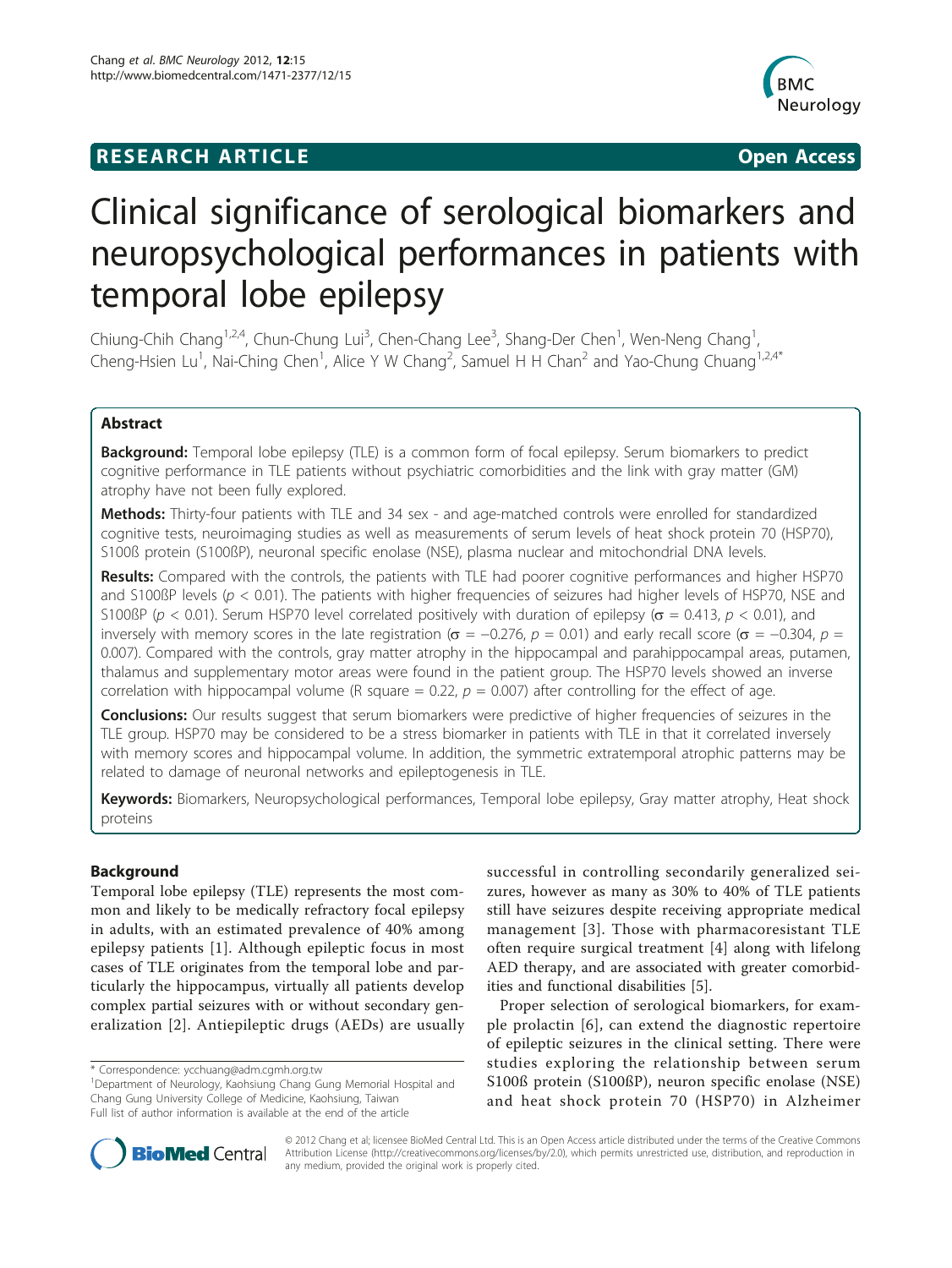dementia [[7](#page-9-0)], status epilepticus [[8](#page-9-0)] and epilepsy syndrome [[9](#page-9-0)]. Upregulation of HSP70 protects against intracellular amyloid toxicity by rescuing proteasomal activity [[7\]](#page-9-0). Pathology study in sudden and unexpected death in epilepsy suggested that HSP70 overexpression indicates acute neuronal injury occurring in the antemortem stage [[9\]](#page-9-0). Elevated serum NSE has been reported in patients with status epilepticus, complex partial status, in addition to TLE [[8,10,11](#page-9-0)]. In TLE, a few studies have suggested that serum S100ßP [[12,13](#page-9-0)], NSE [[14](#page-9-0)] or HSP70 [[15](#page-9-0)-[17](#page-9-0)] may be useful biomarkers for central nervous system damage. However, little data exists with regards to these biomarkers and cognitive performances in TLE. Elevation of plasma nuclear and mitochondrial DNA has been considered to be the consequence of neuronal cell death in the brain parenchyma, and has been linked with poor outcomes in bacterial meningitis and ischemic stroke [[18,19](#page-9-0)]. However, whether these two biomarkers are also associated with poor cognitive performances in TLE has not been reported before.

TLE can be a progressive disorder, potentially resulting in structural damage and a decline of cognitive abilities over time [[20](#page-9-0)]. Impairment in cognitive performance beyond the memory domain has been frequently reported in patients with TLE [\[21,22\]](#page-9-0), and a link between cognitive deficits with structural changes has been proposed. One meta-analysis reviewed the voxel-based morphometry (VBM) results in patients with TLE [\[23\]](#page-9-0) and showed extratemporal gray matter (GM) atrophy. Although GM atrophy in TLE has been reported to be greater on the ipsilateral side in terms of epileptogenesis, the correlation accounting for cognitive deficits and the relationship with biomarkers have not been fully explored.

Recent studies have highlighted that self-propagating seizure activities in TLE may result in dysregulated inflammation, blood brain barrier damage and neuronal damage [[24\]](#page-9-0). Since HSP70, S100ßP, NSE, as well as plasma nuclear and mitochondrial DNA levels have been shown to reflect central nervous system damage, the present study hypothesized that these biomarkers may be of prognostic value in TLE patients from the cognitive aspect. We attempted to validate our hypothesis by measuring these biomarkers in TLE patients compared with age-and sex-matched controls, and compared the cognitive performances and structural imaging analysis using VBM in the GM areas. Furthermore, correlations between the biomarkers with duration of epilepsy, frequency of seizures and GM volume in the TLE group were examined in an attempt to understand the relationship between these biomarkers in predicting the severity of TLE and related neuronal damage.

## Methods

## Study design

This was a single center, age-and sex-matched crosssectional study which was approved by the Institutional Review Board of Chang Gung Memorial Hospital and complied with the ethical standards established in the Declaration of Helsinki. The experiments were undertaken with the written, informed consent of each subject and their caregiver (when appropriate).

## Patient enrolment

This study was initiated at the epilepsy outpatient clinic of Kaohsiung Chang Gung Memorial Hospital in 2009. Patients followed up as the epilepsy cohort [[25\]](#page-9-0) all underwent an extensive investigation including clinical history, comprehensive neurologic examination, interictal EEG and routine visual MRI analysis, the protocol of which included T1 and T2 sequences in axial and coronal planes.

The clinical diagnosis of TLE was based on the International League Against Epilepsy criteria (1997) as follows: (1) seizure semiology consistent with TLE, with abdominal, epigastric, psychic, or autonomic auras, followed by behavioral arrest, progressive alteration of consciousness, oroalimentary, and manual automatisms; (2) mesial and/ or anterior temporal interictal spikes from video-electroencephalography (EEG) or bilateral sphenoidal EEG; and (3) no lesions other than increased T2 signal and/or atrophy in hippocampal formation identified by MRI.

Because it was not possible to combine all the influential factors in the TLE group to produce a uniform population, we only included non-surgical patients. By family history and past medical history review, none of our study patient had family trait or childhood febrile seizure history. Additional exclusion criteria in this study included a known history of mental retardation and a psychiatric comorbidity that prevented either a neuropsychiatric interview or neuroimaging. We also excluded patients with any of the following: (1) medication history of psychoactive or central nervous system depressant drugs; and (2) abnormal liver or renal functions. These exclusion criteria were added to avoid the confounding effects of medication and physical disorders on the cognitive test results.

After screening our TLE cohort [[25\]](#page-9-0), 34 patients (15 males and 19 females) fulfilled the inclusion and exclusion criteria, agreed to participate in the study, and completed it. Data for the age at onset, duration of epilepsy, average seizure frequency per month during the previous year, and numbers of AED were analyzed. According to the seizure frequency, patients with two or fewer seizures per month were classified as Group 1, and patients with more than two seizures per month as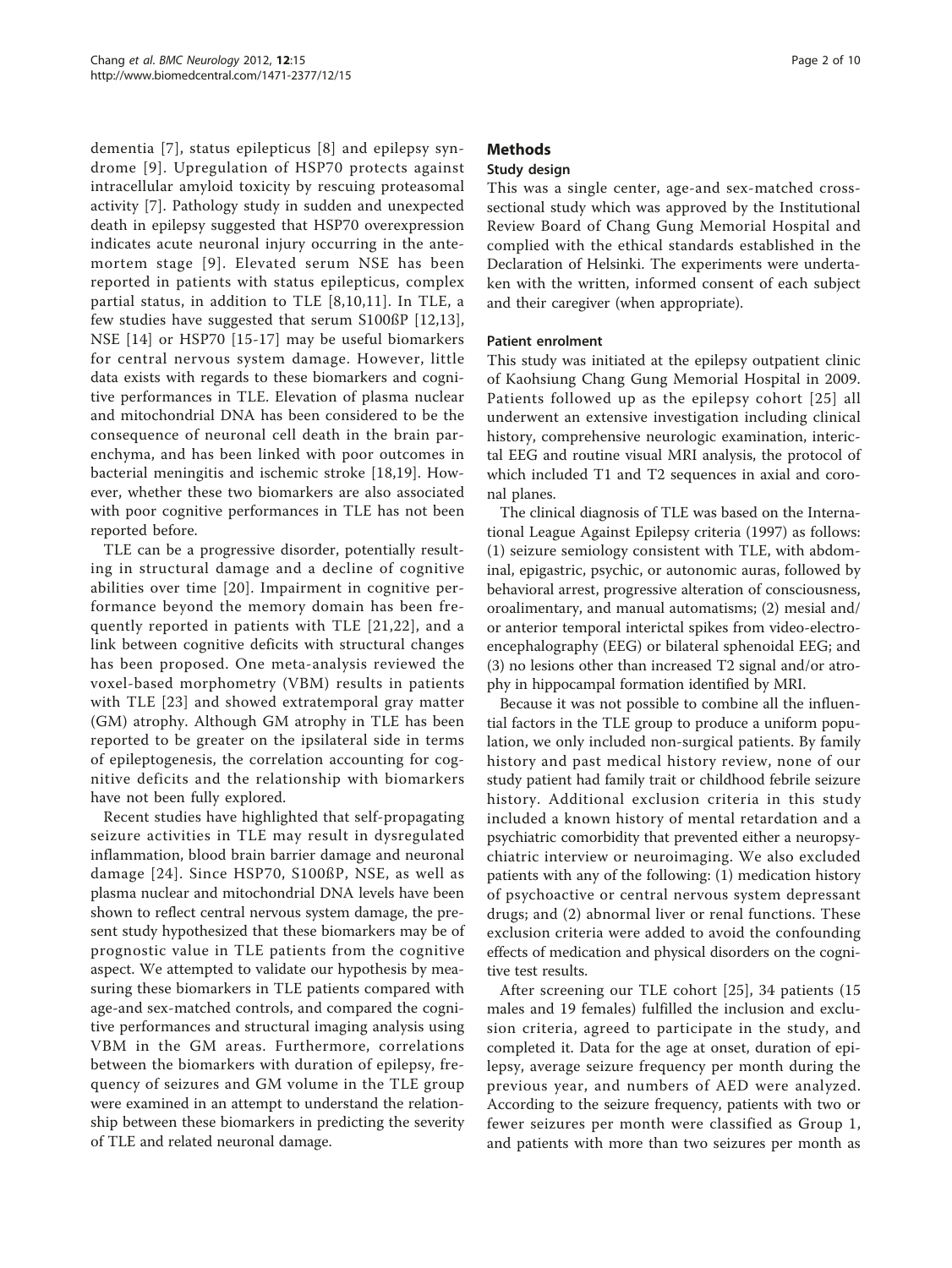Group 2. Furthermore, 34 age-and sex-matched healthy subjects from the normative database were used as controls for the biomarkers, neuropsychological testing and MRI comparison. The age of each control subject was within 1 year of the matched TLE patient. None of the control subjects had a history of neurologic or neuropsychiatric disorders, and all had normal MRI and basic blood test results (liver and renal function tests, electrolytes, and complete blood cell counts).

#### Analysis of serological biomarkers

Blood samples were taken between 8 and 10 am after overnight fasting for the analysis of serum levels of HSP70, NSE and S100ßP. Liver and renal function tests, electrolytes, and complete blood cell counts were also analyzed by the central laboratory of Chang Gung Memorial Hospital-Kaohsiung.

For each patient, 5 ml of peripheral venous blood was collected into a serum separating tube. Plasma was prepared using EDTA-containing tubes and centrifugation at 3,000 rpm for 10 minutes, isolated, and immediately stored at −80 C in multiple aliquots. Serum HSP70, NSE and S100ßP levels were measured using an enzyme-linked immunosorbent assay (ELISA) kit (HSP70: EKS-750, Assay Design, San Francisco, CA, USA.; NSE: TM E-4700, Labor Diagnostika Nord, Nordhorn, Germany; S100ßP: RD192090100R, BioVendor, Brno, Czech Republic). In the ELISA, the samples were incubated in multiwell plates that had been coated with markers specific for anti-HSP70, anti-NSE, and anti-S100ßP antibodies. The ELISA procedures followed the manufacturer's protocols. The degrees of enzymatic turnover of the substrate were determined by dual wavelength absorbance measurements at 450 nm using a multiscan spectrum reader (Thermo Scientific, Miami, FL, USA). The antigen standards were used to plot a standard curve of absorbance versus antigen concentration from which the antigen concentrations in the unknowns were calculated.

#### Analysis of plasma nuclear and mitochondrial DNA levels

To evaluate the neuronal cell damage, we detected the released specific mitochondrial DNA (ND2 gene) and nuclear DNA (beta globulin gene) levels in plasma by realtime quantitative PCR methods [\[19,26,27](#page-9-0)]. The analysis of plasma nuclear and mitochondrial DNA levels followed our previous methods [\[18,19\]](#page-9-0). In brief, 5 ml of peripheral venous blood in an EDTA-containing tube was collected and the blood sample was centrifuged at 3000 rpm for 10 minutes. 400 µl of plasma sample extracted by a QIAamp DNA Mini Blood Kit (No. 51304, Qiagen, Düsseldorf, Germany) was used for each measurement. Primers of the beta globulin gene (forward: 5'-GTG CAC CTG ACT CCT GAG GAG A-3'; reverse: 5'-CCT TGA TAC CAA CCT GCC CAG-3') and ND2 gene (forward: 5'-CAC AGA AGC TGC CAT CAA GTA-3'; reverse: 5'-CCG GAG AGT ATA TTG TTG AAG AG-3') were used, and the concentration adjusted to 10  $\mu$ M containing 0.2  $\mu$ l of each primer, 10 µl 2X SYBR Green PCR Fast Master Mix (No. 4385612, Applied Biosystems, San Francisco, CA, USA), 7.6 µl H2O and 2 µl plasma DNA sample. The mixture was placed in a StepOnePlus real-time PCR system (Applied Biosystems) for reaction following the standardized PCR procedure for 40 cycles: 95 C for 20 seconds, followed by 95 C for 3 seconds and 60 C for 30 seconds. Quantification of the PCR results followed the Pfaffl method[\[28\]](#page-9-0).

#### Cognitive and behavior tests

All of the cognitive tests were performed during the interictal state as evidenced by the EEG recording before the cognitive test. A clinical neuropsychologist blinded to the patients' clinical diagnosis performed the neuropsychological tests which were chosen to assess memory, executive, attention, and visuospatial functions [\[29](#page-9-0)-[31\]](#page-9-0). Verbal and visual episodic memory were assessed by a modified California Verbal Learning Test-Mental Status [[32\]](#page-9-0) and the Rey-Osterrieth Complex figure after a 10-minute delay. Language screening included the 16-item Boston Naming Test and 3-step comprehension and semantic verbal fluency.

Visuo-spatial abilities were assessed by a modified Rey-Osterrieth Complex Figure, pentagons, a transparent cube copy, and by the number location test from the Visual Object and Space Perception Battery. The ability to perform five arithmetic calculations was assessed, while frontal lobe function was assessed by digit forward and backward span, design fluency, Stroop Interference test, and the Modified Trails B test. Neuropsychiatric inventory (NPI) was used to assess behavioral symptoms. All of the tests were administered to both the patients and the controls for a statistical comparison of nonstandardized tests.

#### MRI protocols and VBM

MRI was performed using a 3.0 Tesla scanner (Excite, GE Medical System, Milwaukee, WI, USA) equipped with echo-planar capability. Three-dimensional spoiled gradient-recalled acquisition in a steady state sequence was performed with the following parameters:  $TR/TI = 8600$  ms/ 400 ms, FOV: 240 mm × 240 mm, slice thickness 1 mm.

VBM was processed using the SPM5 software package (<http://www.fil.ion.ucl.ac.uk/spm>) with study specific templates [[30](#page-9-0)]. All T1-weighted images were spatially normalized into the standardized Montreal Neurological Institute space using a 12-parameter affine transformation and non-linear normalization. The study-specific template was then smoothed with an 8 mm full-width at half-maximum (FWHM) isotropic Gaussian kernel.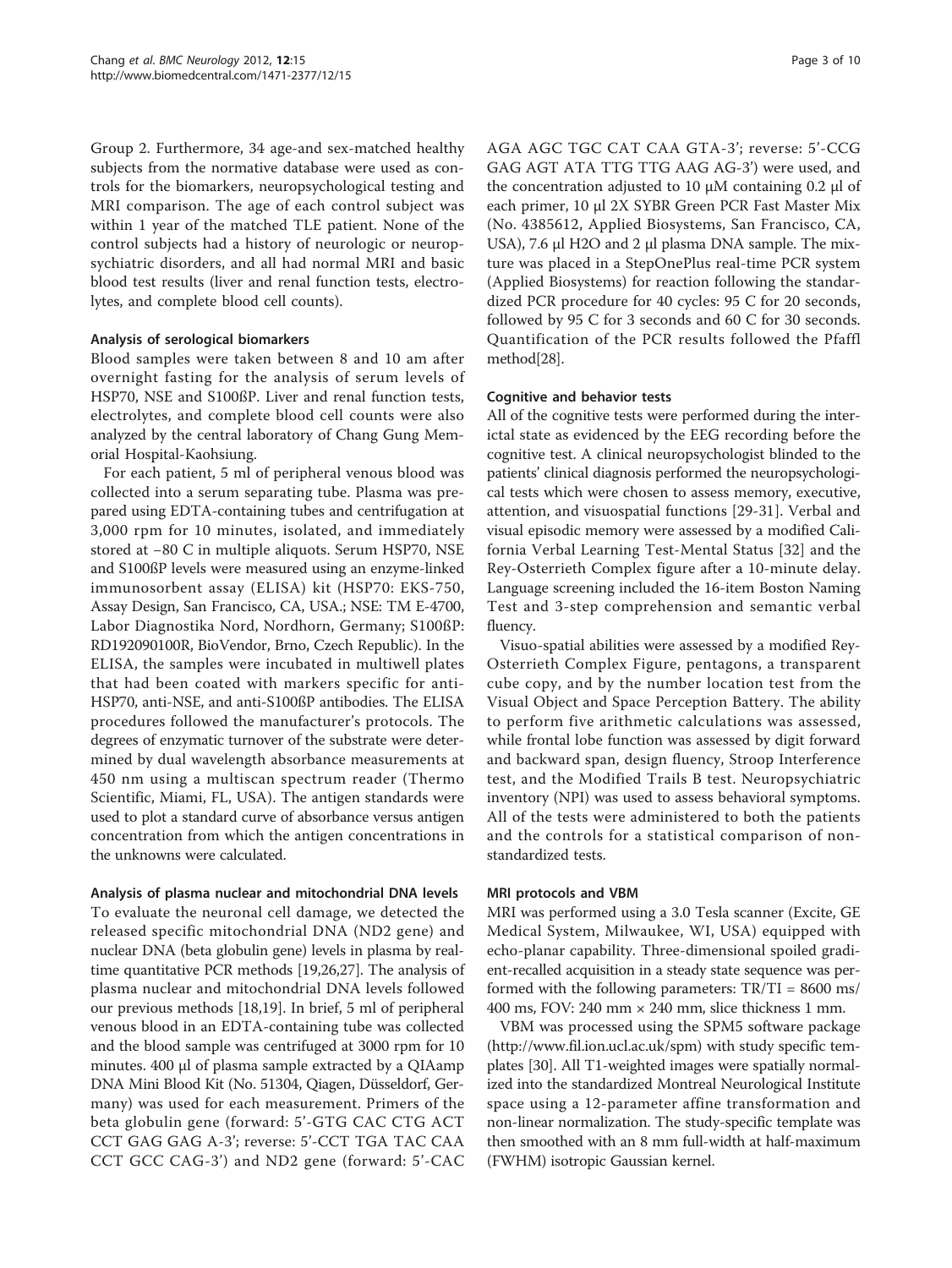The original images were warped to match the customized templates and re-sliced onto a voxel size of  $1 \times 1 \times$ 1 mm to minimize partial volume effects. The images were segmented into gray, white, and cerebrospinal fluid (CSF) compartments with intensity inhomogeneity correction, modulated with Jacobian determinants to compensate for volume changes in non-linear spatial normalization, and smoothed with a  $10 \times 10 \times 10$  mm FWHM isotropic Gaussian Kernel [\[33\]](#page-9-0). A general linear model was used to assess statistical differences in GM.

#### Statistical analysis

Categorical variables were compared using the chi-square test. Neuropsychiatric performances between the two groups were analyzed by the Mann-Whitney U test with Bonferroni correction. Partial correlation analysis between duration of epilepsy and serum biomarker/neuropsychological performances was performed with age being considered as a confounding factor. Multiple linear regression analysis was used to examine the relationship between GM atrophy and serum biomarkers levels. All statistical analyses were performed using the SAS software package (version 9.2, SAS Statistical Institute, Cary, NC, USA). A p value < 0.01 was considered statistically significant.

For VBM analysis, a significance threshold was set at p < 0.001 and corrected for multiple comparisons across the whole brain (false discovery rate) with an extended threshold of 250 voxels and applied to the resulting  $t$ -statistic maps of GM. To detect any correlation of clinical data with GM atrophy, partial correlation analysis of GM partitions was applied to the biomarkers adjusted for the effect of age at a significance of  $p < 0.01$ , corrected for multiple comparisons.

## Results

## Demographic data and clinical characteristics of the patients with TLE

The age of the patient group was  $37.1 \pm 10.3$  years, which was not significantly different from the control group  $(37.2 \pm 10.2 \text{ years})$ . Educational levels were not significantly different between the patient group  $(11.5 \pm 4.3)$ years) and the controls  $(12.2 \pm 3.4 \text{ years})$ . The age of onset in the patient group was  $18.8 \pm 12.7$  years and the duration of epilepsy was  $18.9 \pm 11.9$  years. According to seizure frequency defined above, 22 patients were classified as Group 1 ( $0.8 \pm 0.3$  times per month), and 12 patients as Group 2 (3.3  $\pm$  0.9 times per month). Eight patients received monotherapy, and the remaining 26 patients received polytherapy including 19 patients with two AEDs and 7 patients with 3 AEDs. Among the patients with epileptic focus, 21 had left temporal origins, and 13 from the right side. According to semiology, 9 patients experienced complex partial seizures only, while the other 25 patients had partial seizures with or without secondary generalization. Two patients had one or more seizures despite being treated with two consecutive first-line antiepileptic medications.

#### Biomarkers and cognitive tests

Table [1](#page-4-0) shows the results of biomarkers and cognitive tests in patients with TLE and the control group. While all of the five selected biomarkers were higher in the patient group compared with the controls, only levels of HSP70 and S100ßP reached statistical significance (p < 0.001). A comparison of biomarker levels between those with initial left versus right epileptogenicity showed no statistical significance.

In the selected cognitive tests, the short and long delayed verbal memory, visual memory, speech and language ability, executive function tests and digit forward spans were all significantly lower in the patient group than in the control group (all  $p < 0.01$ ). There was no statistical difference in NPI total score between the patients and the controls.

## Correlation study between biomarkers with cognitive tests

In the patient group, the correlation between age and duration of epilepsy was not significant ( $\sigma$  = 0.313,  $p$  = 0.07). Decreased memory scores in the CVLT-MS late registration ( $\sigma$  = -0.276,  $p$  = 0.01) and early recall score  $(σ = -0.304, p = 0.007)$  were inversely associated with serum HSP70 level. The level of plasma nuclear DNA showed an inverse correlation with verbal fluency ( $\sigma$  =  $-0.297$ ,  $p = 0.008$ ). A positive correlation was found between plasma nuclear DNA and Trail Making test completion time ( $\sigma$  = 0.333,  $p$  = 0.003), however after enrolling the duration of epilepsy as a covariate into the regression model, the correlation was not significant.

#### GM atrophy and regional variability

When all TLE patients were compared with the controls, wide brain regions on the striatum, frontal and temporal lobes were significantly different (Table [2,](#page-5-0) Figure [1](#page-6-0)). In addition to the involvement of the hippocampus and parahippocampus (Figure [1A\)](#page-6-0), regions with atrophy in our TLE group included middle and inferior temporal (Figure [1B\)](#page-6-0), putamen and thalamus (Figure [1C\)](#page-6-0) and supplementary motor areas (Figure [1D\)](#page-6-0).

Morphometric data with atrophic regions were extracted from four representative regions (Figure [1\)](#page-6-0) to investigate the variability of voxel changes between the controls and patients with TLE (Figure [2](#page-7-0)). From the fitted plots, voxel variabilities from the right supplementary motor area (Figure [2A](#page-7-0)), right thalamus (Figure [2B](#page-7-0)) and left caudate nucleus (Figure [2C\)](#page-7-0) in the patient group were small, and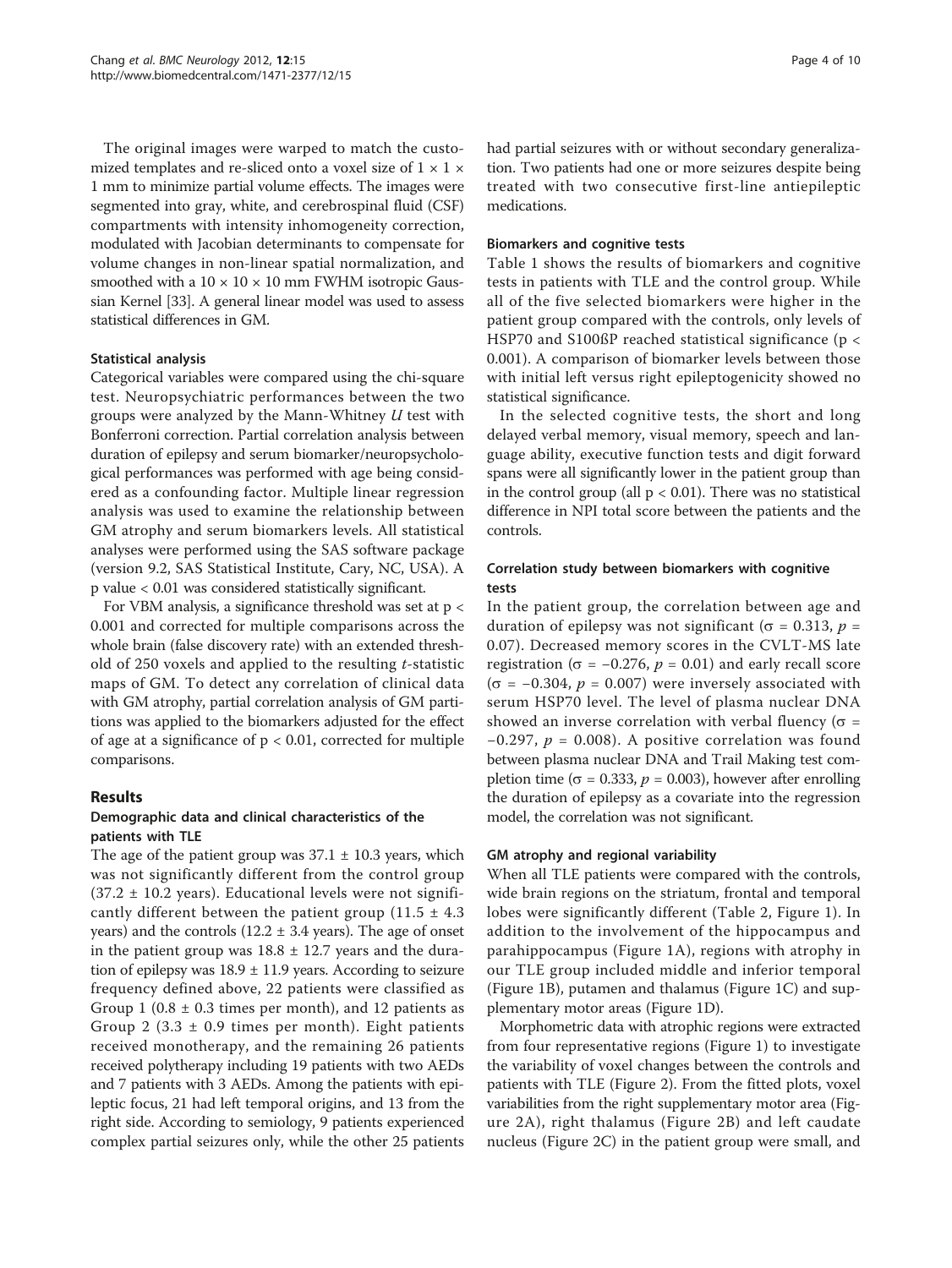<span id="page-4-0"></span>

|                                         | Controls ( $n = 34$ ) | TLE patients $(n = 34)$ |
|-----------------------------------------|-----------------------|-------------------------|
| Biomarkers                              |                       |                         |
| Heat shock protein 70 (µg/ml)           | $130.84 \pm 61.1$     | $194.5 \pm 116.1***$    |
| Non-specific enolase (ng/ml)            | $9.43 \pm 1.9$        | $9.51 \pm 1.9$          |
| S100ß protein (pg/ml)                   | $70.52 \pm 28.0$      | 99.83 $\pm$ 45.7 **     |
| Plasma nuclear DNA (ng/ml)              | $28.62 \pm 2.5$       | $29.19 \pm 2.7$         |
| Plasma mitochondrial DNA (ng/ml)        | $21.33 \pm 1.1$       | $21.15 \pm 1.0$         |
| Verbal Memory CVLT-MS (9)               |                       |                         |
| T1                                      | $6.18 \pm 1.1$        | $5.18 \pm 1.5***$       |
| T <sub>2</sub>                          | $7.74 \pm 1.1$        | $7.36 \pm 1.4$          |
| T3                                      | $8.24 \pm 0.9$        | $8.06 \pm 1.2$          |
| T4                                      | $8.59 \pm 0.7$        | $8.15 \pm 1.0$          |
| 30 sec free recall                      | $8.65 \pm 0.7$        | $7.67 \pm 2.0***$       |
| 10-min free recall                      | $8.38 \pm 1.2$        | $7.18 \pm 2.3***$       |
| 10-min recognition                      | $8.53 \pm 0.9$        | $7.55 \pm 1.8$          |
| Visual Memory                           |                       |                         |
| Modified Rey-Osterrieth recall (17)     | $15 \pm 2.5$          | $11.64 \pm 4.5***$      |
| Visuospatial Functions                  |                       |                         |
| Modified Rey-Osterrieth copy (17)       | $17 \pm 0$            | $16.79 \pm 0.7$         |
| Cube copy (2)                           | $1.82 \pm 0.5$        | $1.05 \pm 0.9$          |
| Pentagon copy (1)                       | $1 \pm 0$             | $0.82 \pm 0.4$          |
| Visual object and space perception (10) | $8.29 \pm 2.0$        | $8.64 \pm 1.8$          |
| Speech and Language Ability             |                       |                         |
| Semantic Fluency (1 minute)             |                       |                         |
| Animal                                  | $21.59 \pm 3.9$       | $15.3 \pm 5.4***$       |
| Fruit                                   | $15.75 \pm 2.8$       | $11.54 \pm 3.4***$      |
| Transportation                          | $13.83 \pm 3.8$       | $9.26 \pm 2.1***$       |
| Town                                    | $24.28 \pm 6.2$       | $16.82 \pm 6.2$ **      |
| Boston naming test (16)                 | $15.58 \pm 0.8$       | $14.36 \pm 2.2$ **      |
| Comprehension (4)                       | $3.88 \pm 0.3$        | $3.51 \pm 0.9$          |
| Abstract thinking (3)                   | $2.58 \pm 0.7$        | $1.97 \pm 1.2$          |
| Problem solving (3)                     | $2.60 \pm 0.7$        | $2.00 \pm 1.1$          |
| Executive function                      |                       |                         |
| Digit backward                          | $5.0 \pm 1.6$         | $4.74 \pm 1.5$          |
| Stroop interference correct (1 minute)  | $54.1 \pm 10.9$       | $40.33 \pm 14.6$ **     |
| Design fluency                          | $10.78 \pm 3.0$       | $8.56 \pm 5.6*$         |
| Trail Making test time (< 120 seconds)  | $23.6 \pm 11.6$       | $47.8 \pm 35.3$ **      |
| Correct line in Trail Making (14)       | $13.13 \pm 2.7$       | $11.92 \pm 3.5$         |
| Calculation (5)                         | $4.75 \pm 0.7$        | $4.51 \pm 0.8$          |
| Digit forward                           | $8.40 \pm 0.8$        | 7.44 $\pm$ 1.4**        |
| Neuropsychiatric inventory score        | $1.91 \pm 6.6$        | $2.84 \pm 5.5$          |

Values expressed as mean ± standard deviation.

Number in parenthesis following task name = maximal scores

 $**p < 0.01$ . \*p < 0.05 between TLE patients and controls

TLE temporal lobe epilepsy; CVLT-MS California Verbal Learning Test-Mental Status

the values were all smaller than the controls. In contrast, the variability in the left hippocampus (Figure [2D\)](#page-7-0) was large in the TLE group, although the mean voxel value was still smaller than the control group. Further, a higher level of HSP70 was correlated with a lower ipsilateral hippocampal volume after correcting for the effect of age in the linear regression model (R square =  $0.22$ ,  $p = 0.007$ ).

#### Clinical characteristics, biomarkers and

neuropsychological tests results between Group 1 and 2 The TLE group was further divided into two groups according to seizure frequency as defined previously. Comparisons between the two patient groups in terms of biomarkers, neuropsychological performance and correlation with duration of epilepsy are shown in Table [3](#page-7-0).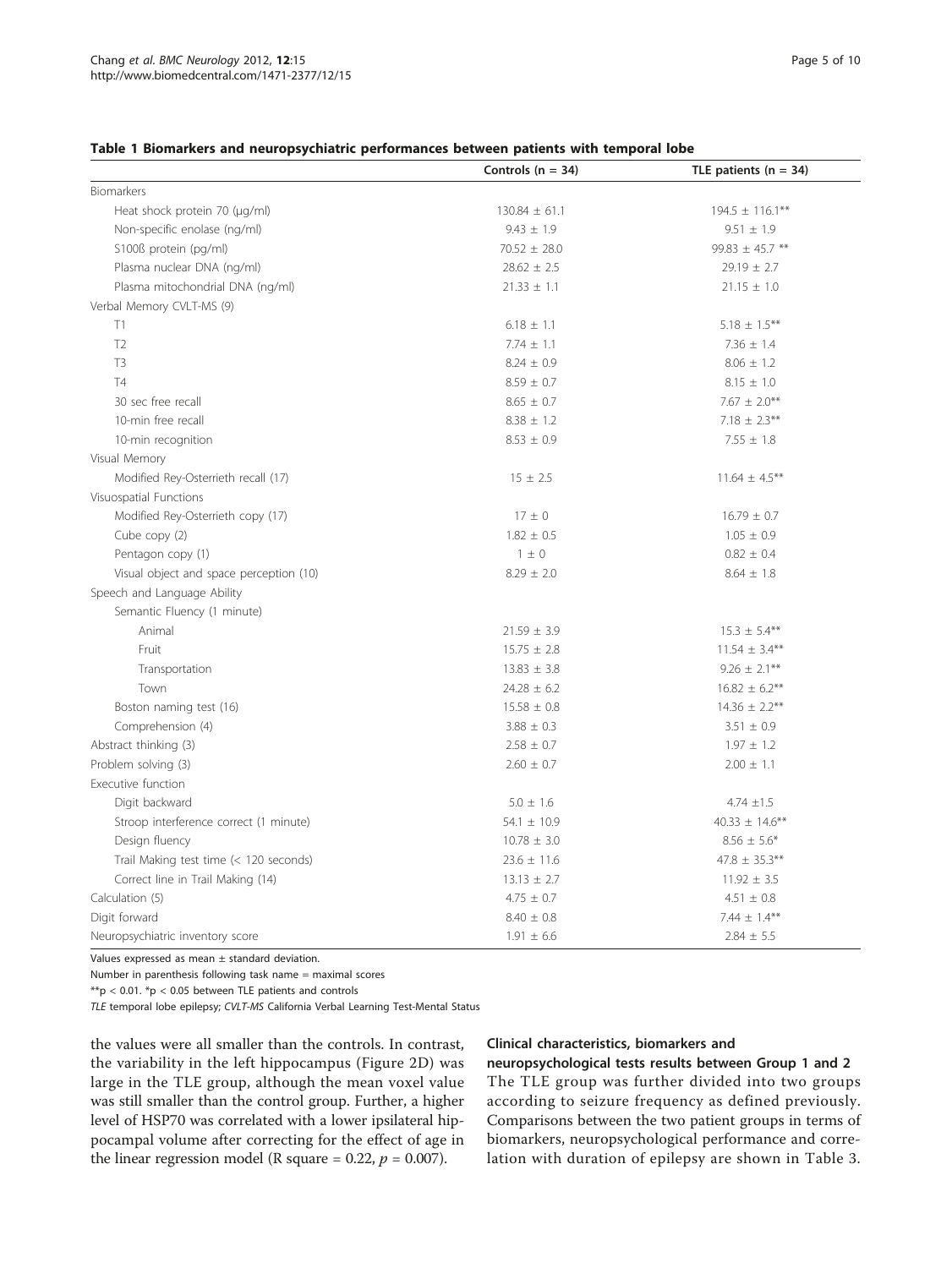<span id="page-5-0"></span>Table 2 Voxel-based morphometry of gray matter atrophy analysis

| <b>Brain Regions</b>           | x     | y        | z     | T value | Z-score |
|--------------------------------|-------|----------|-------|---------|---------|
| Right thalamus                 | 6     | $-20$    | 8     | 4.27    | 4.02    |
| I eft thalamus                 | $-2$  | $-18$    | 6     | 3.94    | 3.74    |
| I eft fusiform                 | $-30$ | $-38$    | $-24$ | 3.71    | 3.54    |
| Right inferior temporal        | 58    | $-34$    | $-24$ | 3.11    | 3.00    |
| Right fusiform                 | 42    | $-16$    | $-36$ | 3.04    | 2.94    |
| Right medial temporal          | 18    | $\Omega$ | $-36$ | 2.95    | 2.85    |
| Left caudate                   | $-14$ | 14       | 12    | 2.89    | 2.80    |
| Left hippocampus               | $-18$ | $-9$     | $-20$ | 2.84    | 2.76    |
| Left putamen                   | $-18$ | 14       | $-6$  | 2.40    | 2.35    |
| Right supplementary motor area | 6     | $-6$     | 56    | 2.83    | 2.75    |
| Right hippocampus              | 20    | $-6.24$  | $-20$ | 2.30    | 2.30    |
| Left supplementary motor area  | $-4$  | $-16$    | 56    | 2.09    | 2.05    |
| Right caudate nucleus          | 14    | 6        | 20    | 2.70    | 2.63    |
| Left amygdala                  | $-22$ | $-6$     | $-22$ | 2.67    | 2.60    |
| Right putamen                  | 20    | 14       | $-4$  | 2.38    | 2.33    |
|                                |       |          |       |         |         |

[x,y,z] refers to Montreal Neurological Institute coordinates. T values were determined by dividing the estimated regression coefficient by its standard error

Group 2 had significantly higher serum HSP70, NSE and S100ßP levels as compared with Group 1 (all  $p < 0.01$ ), while the differences in plasma nuclear and mitochondrial DNA were not significant. Among the biomarkers, only the level of HSP70 had a positive correlation with duration of epilepsy ( $\sigma$  = 0.413,  $p$  < 0.01).

In neuropsychological performances, there were no significant differences between Group 1 and 2. However, with regards to the duration of epilepsy, an inverse correlation was found in pentagon copy and comprehension, while a positive correlation was found in Trail Making test completion time ( $p < 0.01$ ).

## **Discussion**

The present study explored the clinical significance of serum biomarkers in relation to epileptic characteristics, cognitive performance and regions of GM atrophy patterns in patients with TLE. There were three major findings. First, the TLE group had higher serum levels of HSP70 and S100ßP and lower cognitive test scores compared with the controls. The serum levels of HSP70, NSE and S100ßP were significantly higher in the TLE patients defined by a higher seizure frequency (Group 2). Second, the inverse relationship between serum HSP70 levels with hippocampal GM partitions, memory dysfunction and duration of epilepsy suggest that HSP70 can be treated as a stress marker in TLE. Third, although the high variabilities in the hippocampal volume suggest the relatively lateralized nature of TLE, the homogenous atrophic patterns in regions beyond the epileptic origin (i.e. the supplementary motor area, thalamus and striatum) suggest more extensive structural damage in this epileptic disorder.

We found higher HSP70 levels in patients with TLE as compared with the controls. HSP70 belongs to the family of heat shock proteins that is involved in normal cellular homeostasis and survival by acting as a molecular chaperone [[34\]](#page-9-0). It is a constitutive protein which is expressed after cell stress [\[6\]](#page-9-0). The role of HSP70 in patients with epilepsy is controversial. The induction of HSP70 in patients with TLE may reflect the stress condition conveyed by epileptic activities [[17\]](#page-9-0), however, a compensatory upregulation for neuroprotection has also been proposed [[35](#page-9-0)]. In an animal model, overexpression of HSP70 due to status epilepticus had a positive correlation with seizure intensity, suggesting the role of HSP70 in reflecting the severity of neuronal damage [\[15](#page-9-0)]. Overexpression of HSP70 has similarly been observed in the hippocampal end folium neurons in patients with TLE, suggesting a correlation with the neuronal loss [\[16\]](#page-9-0). Although HSP70 expression in epilepsy may suggest stress rather than neuroprotection [[17](#page-9-0)], induction of HSP70 in protecting hippocampal neurodegeneration via modulating endogenous glutamate expression has also been observed [\[35](#page-9-0)]. Therefore, the elevated serum levels of HSP70 can only be considered as a stress biomarker reflecting neuronal cell damage in the hippocampus, since an inverse relationship with memory test scores and hippocampal volume was found in addition to the elevation of HSP70 levels in patients with higher seizure frequencies and longer duration of epilepsy.

Another serum biomarker in this study showing a higher level in the patients with TLE as compared with the controls was S100ßP. The S100ßP homodimer is a neurite growth-promoting factor [[36](#page-9-0)], and is widely used as a parameter for glial activation and blood brain barrier disruption [[37\]](#page-9-0). In human tissues from patients with TLE, overexpression of S100ßP from astrocytes without a concurrent increase in glia fibrillary acidic protein suggests the pathophysiology of astrocyte dysregulation in TLE [[13](#page-9-0)]. An elevated CSF level of S100ßP has been considered as a site-specific marker in patients with intractable TLE [[38\]](#page-9-0), also reflecting the severity of acute brain injury [[39](#page-9-0)]. A significant elevation of serum S100ßP levels has been reported recently in Han Chinese TLE patients as compared to healthy controls, with a higher level especially in female patients [\[12](#page-9-0)]. Whether or not S100ßP is a suitable marker for epilepsy is still inconclusive. Some reports have indicated no differences in serum levels of S100ßP between patients with TLE and controls [\[11,40](#page-9-0),[41](#page-9-0)]. Taken together with the results of our study in that S100ßP was significantly higher in Group 2 patients, we suggest that the serum concentration of S100ßP could be another useful biomarker in patients with TLE for the evaluation of seizure activity.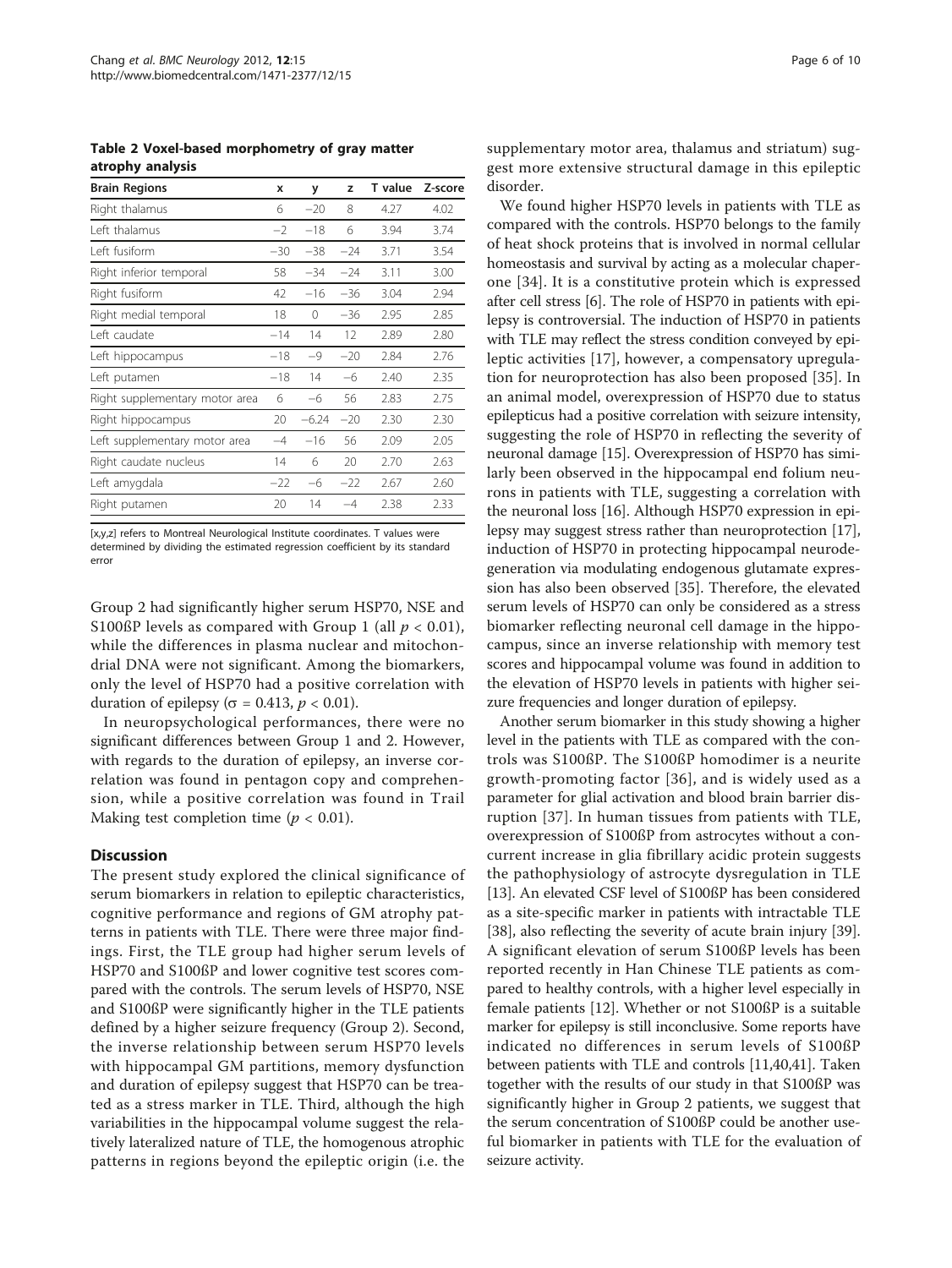The release of NSE from damaged neurons resulting from increased permeability of the blood brain barrier following seizure has been proposed as a possible mechanism [[14](#page-9-0)]. In contrast with the uncertainties of S100ßP in epilepsy [[40](#page-9-0)], the serum level of NSE is considered to be a more reliable marker for reflecting a longer duration of partial epilepsy [[10\]](#page-9-0). Although elevated serum NSE levels have been frequently reported in patients with partial seizures or status epilepticus [\[11,14](#page-9-0)], the relationship with TLE was not found in a literature search. We did not detect a significant difference in NSE level between the TLE group and controls, however we did find higher serum NSE levels in the patients with a higher seizure frequency. Nevertheless, its role in relation to cognitive performance was not established in the present study nor was the correlation with duration of epilepsy in TLE patients. Compared with HSP70, the elevated S100ßP and NSE levels found in this study could be regarded as indirect evidence for blood brain barrier disruption.

Relatively little is known about circulating plasma nuclear and mitochondrial DNA in neurological diseases, however, they are generally considered to be markers of cell death in the form of necrosis or apoptosis [[42\]](#page-9-0). The elevated plasma nuclear and mitochondrial DNA levels observed in critically ill patients [[19\]](#page-9-0) suggests a release of extracellular DNA from necrotic cells. Our study failed to detect differences either in plasma nuclear or mitochondrial DNA levels between the patients with TLE or controls. The inverse correlation of plasma nuclear DNA levels with executive function test may imply it is a neuronal damage marker, however further studies are needed to substantiate this explanation.

In TLE, there is a strong asymmetrical distribution of temporal lobe abnormalities with respect to epileptogenesis, particularly in the hippocampus and also to a lesser degree on the parahippocampal and entorhinal cortex [[23\]](#page-9-0). In the present study, patients with TLE showed high lateralization of the epileptic focus from the initial EEG recording with ipsilateral hippocampal atrophy based on

<span id="page-6-0"></span>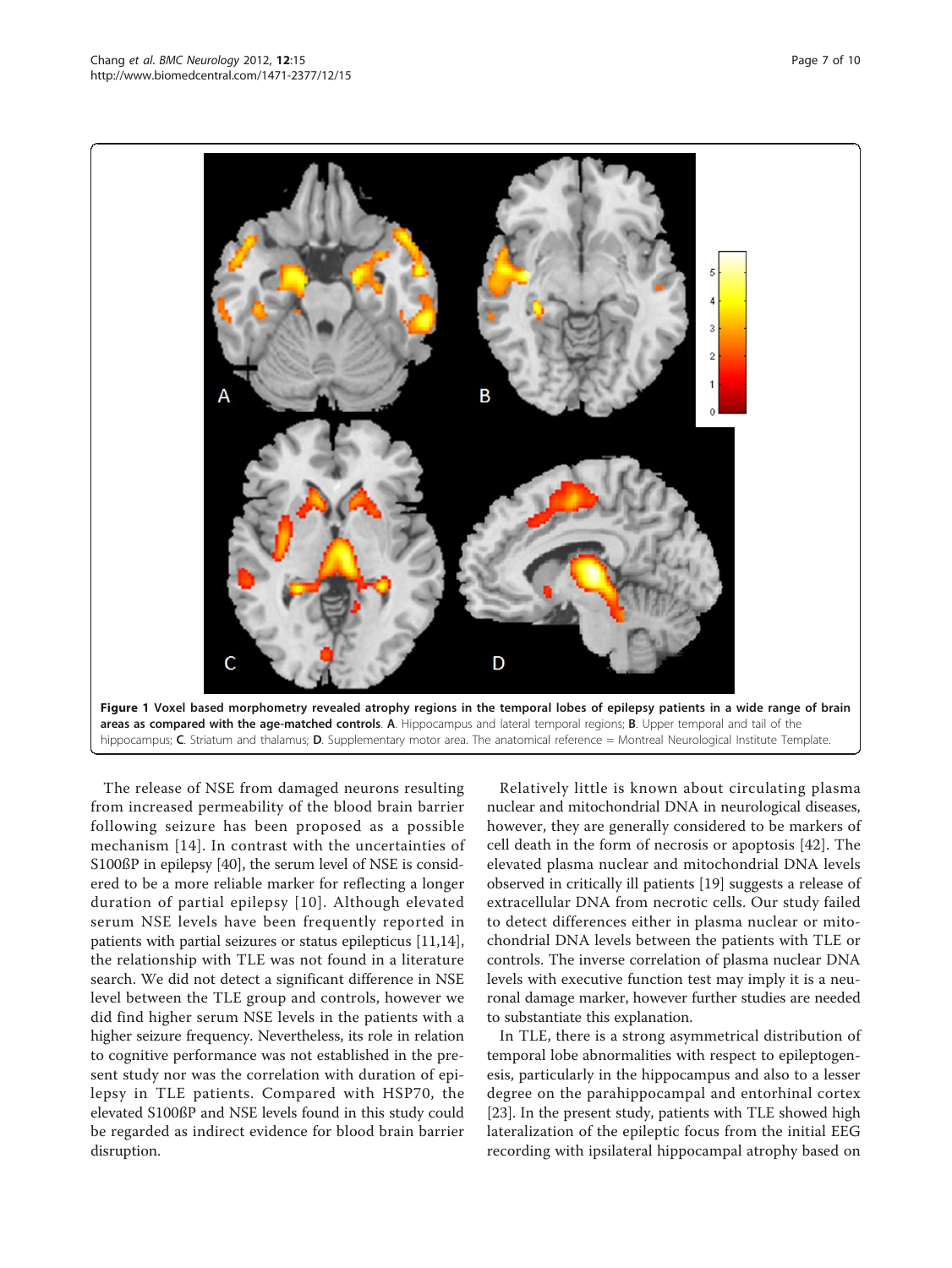<span id="page-7-0"></span>

#### Table 3 Relationship of clinical characteristics with biomarkers and neuropsychiatric performances in patients with temporal lobe epilepsy

|                                               | Seizure frequency | Duration of epilepsy |                          |
|-----------------------------------------------|-------------------|----------------------|--------------------------|
|                                               | Group $1(n = 22)$ | Group 2 ( $n = 12$ ) | $\sigma$ coefficient     |
| Duration of epilepsy (years)                  | $16.7 \pm 8.5$    | $20.3 \pm 13.6$      | $\overline{\phantom{a}}$ |
| Number of antiepileptic drugs used Biomarkers | $1.6 \pm 0.6$     | $2.52 \pm 0.7$       | $-0.029$                 |
| Heat shock protein 70 (µg/ml)                 | $123.4 \pm 34.7$  | 324.7 ± 97.4**       | $0.413 +$                |
| Non-specific enolase (ng/ml)                  | $8.4 \pm 1.2$     | $11.3 \pm 1.13***$   | 0.062                    |
| S100 ß protein (pg/ml)                        | $79.04 \pm 12.5$  | $148.95 \pm 43.6***$ | 0.132                    |
| Plasma nuclear DNA (ng/ml)                    | $29.22 \pm 2.2$   | $30.33 \pm 2.2$      | 0.18                     |
| Plasma mitochondrial DNA (ng/ml)              | $21.04 \pm 1.0$   | $21.13 \pm 1.1$      | 0.044                    |
| Verbal Memory CVLT-MS (9)                     |                   |                      |                          |
| 30 sec free recall                            | $7.86 \pm 1.5$    | $7.27 \pm 2.8$       | 0.041                    |
| 10-min free recall                            | $7.23 \pm 1.9$    | $7.09 \pm 2.9$       | 0.045                    |
| 10-min recognition                            | $7.50 \pm 2.0$    | $7.64 \pm 1.6$       | 0.153                    |
| Modified Rey-Osterrieth recall (17)           | $16.77 \pm 0.8$   | $16.82 \pm 0.6$      | 0.3020                   |
| Cube copy (2)                                 | $0.91 \pm 0.9$    | $1.18 \pm 0.9$       | $-0.068$                 |
| Pentagon copy (1)                             | $0.82 \pm 0.4$    | $0.82 \pm 0.4$       | $-0.469$ <sup>+</sup>    |
| Semantic fluency animal (1 minute)            | $14.09 \pm 4.5$   | $17.73 \pm 6.6$      | $-0.342$                 |
| Boston naming test (16)                       | $14.36 \pm 2.3$   | $14.18 \pm 2.4$      | $-0.175$                 |
| Comprehension (4)                             | $3.45 \pm 0.9$    | $3.45 \pm 1.0$       | $-0.631$ <sup>+</sup>    |
| Abstract thinking (3)                         | $1.95 \pm 1.2$    | $2.27 \pm 1.2$       | $-0.347$                 |
| Problem solving (3)                           | $2.00 \pm 1.0$    | $2.00 \pm 1.18$      | 0.107                    |
| Stroop interference correct (1 minute)        | $39.82 \pm 16.5$  | $42.64 \pm 12.4$     | $-0.374$                 |
| Design fluency                                | $7.68 \pm 5.7$    | $9.00 \pm 5.8$       | $-0.350$                 |
| Trail Making test time (< 120 seconds)        | $51.68 \pm 38.8$  | $45.18 \pm 32.1$     | 0.548+                   |
| Digit forward                                 | $7.27 \pm 1.5$    | $7.73 \pm 1.1$       | $-0.346$                 |

Values expressed as mean  $\pm$  SD or with correlation coefficient ( $\sigma$  coefficient)

Neuropsychological tests listed above represent domains that were different from the control group; number in parenthesis following task name = maximal scores

CVLT-MS California Verbal Learning Test-Mental Status

Group 1 = seizure frequency  $\leq 2$  times per month; Group 2 = seizure frequency > 2 times per month

\*\*  $p$  < 0.01 compared with Group 1 and Group 2,  $\uparrow p$  < 0.01 in correlation analysis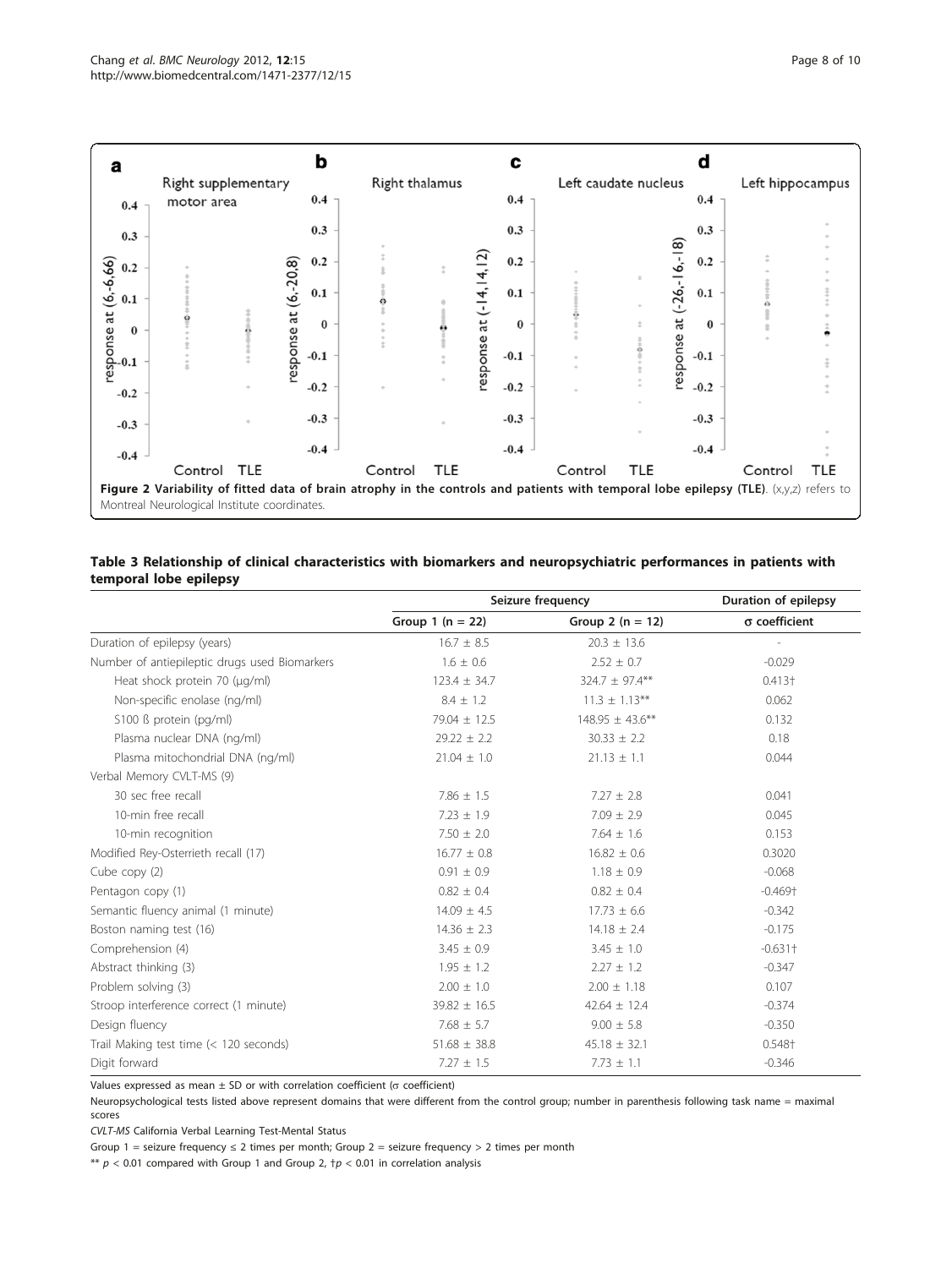<span id="page-8-0"></span>the morphometric data extracted from the hippocampus. It is worth pointing out that the correlation study between morphometric data with biomarkers was based on a hierachical order. We did not perform the correlation voxel-wisely to avoid the possibility of type I errors.

In contrast, in the extratemporal regions including the thalamus, supplementary motor area and caudate nucleus, the GM atrophy was relatively symmetric suggestive of common pathways of epileptogenesis through these structures. This observation may suggest the importance of kindling effects from the epileptic focus that either deactivate the inhibitory or stimulate the excitatory pathways and induce progressive damage to the related neuronal networks [[34](#page-9-0)].

Although the study sample was small, we did not pool the patients into one in terms of epileptic lateralization for VBM analysis since the GM of the right and left cerebral hemispheres is asymmetric in healthy subjects, likely reflecting underlying functional specificity. The pathologic contribution from epilepsy to this asymmetry is substantially greater than normal underlying asymmetry. Since the study results were used to correlate with cognitive performances rather than tracing the epileptigenesis circuit, a general GM atrophic pattern of these patients was presented.

There are several limitations to this study. First, the patients were only enrolled if they had not received an operation for TLE, and we only selected patients without a history of mental retardation or psychiatric comorbidity. Whether the results of this study can only be applied to this unique epilepsy syndrome or whether they can be applied to the general population of epilepsy patients still requires larger study cohorts for verification. Second, long term AED therapy has been shown to contribute to atherosclerosis and oxidative stress in epilepsy patients [[25](#page-9-0)]. As this study enrolled only a small number of patients and as the use of AEDs was not the same among all patients, the effects of the AEDs were therefore difficult to conclude. Different AEDs may have diverse impacts on the selected serum biomarkers levels included in this study. As such, interpretation of changes in biomarkers in the patients should be treated with great care. Lastly, the study design was mainly focused on the clinical parameters and neuroimaging findings with relation to the serum biomarkers during the interictal state. Therefore, the observations here can not represent the ictal pathogenesis of this disease model in relation with these biomarkers.

## Conclusions

The findings in the present study validated our initial hypothesis that biomarkers in the circulation may show predictive roles in the neuropsychological performance and neuroimaging changes in TLE. Serum levels of HSP70 had a positive correlation with the duration of epilepsy, hippocampal atrophy and memory dysfunction, suggesting that it can be used as a biomarker for stressrelated neuronal damage. Moreover, compared with HSP70, the elevated S100ßP and NSE levels found in the present study may be regarded as indirect evidence for epileptic neuronal damage and blood brain barrier disruption. We are aware that the duration of epilepsy has been regarded as an important factor leading to the worsening of cognitive performance in patients with TLE [2] and this was also shown in the study results. The concurrent frontal-subcortical GM atrophy in patients with TLE reinforces the notion of a kindling phenomenon with neuronal damage from the related temporal foci in this highly lateralized epileptic disorder. A longitudinal study might extend the repertoire for disease progression while the evaluation in association with physiological parameters may unreveal the mechanism of epileptogenesis.

#### Acknowledgements

The authors wish to thank the patients and their caregivers for their time and commitment to this research. This study was supported in part by research grants NSC99-2314-B-182A-054-MY3 to C.C.C. and 99-2321-B-182A-002 to Y.C.C. from the National Science Council, Taiwan.

#### Author details

<sup>1</sup>Department of Neurology, Kaohsiung Chang Gung Memorial Hospital and Chang Gung University College of Medicine, Kaohsiung, Taiwan. <sup>2</sup>Center for Translational Research in Biomedical Sciences, Kaohsiung Chang Gung Memorial Hospital and Chang Gung University College of Medicine, Kaohsiung, Taiwan. <sup>3</sup>Department of Radiology, Kaohsiung Chang Gung Memorial Hospital and Chang Gung University College of Medicine, Kaohsiung, Taiwan. <sup>4</sup>Department of Biological Science, National Sun Yet-sen University, Kaohsiung, Taiwan.

#### Authors' contributions

CCC, YCC designed the study, carried out the statistical analysis of the biomarkers and drafted the manuscript. CCL and CCL carried out the image acquisition, statistical analysis of the images and interpretation of the data. SDC, WNC, CHL, NCC carried out clinical data evaluation and statistical analysis. AYWC, SHHC conceived the study design and critically reviewed the manuscript. All authors have read and approved the final manuscript.

#### Competing interests

The authors declare that they have no competing interests

Received: 2 October 2011 Accepted: 14 March 2012 Published: 14 March 2012

#### References

- Engel J Jr: [A proposed diagnostic scheme for people with epileptic](http://www.ncbi.nlm.nih.gov/pubmed/11422340?dopt=Abstract) [seizures and with epilepsy: report of the ILAE Task Force on](http://www.ncbi.nlm.nih.gov/pubmed/11422340?dopt=Abstract) [Classification and Terminology.](http://www.ncbi.nlm.nih.gov/pubmed/11422340?dopt=Abstract) Epilepsia 2001, 42(6):796-803.
- 2. Engel J Jr: [Report of the ILAE classification core group.](http://www.ncbi.nlm.nih.gov/pubmed/16981873?dopt=Abstract) Epilepsia 2006, 47(9):1558-1568.
- 3. Thom M, Mathern GW, Cross JH, Bertram EH: [Mesial temporal lobe](http://www.ncbi.nlm.nih.gov/pubmed/20976764?dopt=Abstract) [epilepsy: How do we improve surgical outcome?](http://www.ncbi.nlm.nih.gov/pubmed/20976764?dopt=Abstract) Ann Neurol 2010, 68(4):424-434.
- 4. Tellez-Zenteno JF, Hernandez Ronquillo L, Moien-Afshari F, Wiebe S: [Surgical outcomes in lesional and non-lesional epilepsy: a systematic](http://www.ncbi.nlm.nih.gov/pubmed/20227852?dopt=Abstract) [review and meta-analysis.](http://www.ncbi.nlm.nih.gov/pubmed/20227852?dopt=Abstract) Epilepsy Res 2010, 89(2-3):310-318.
- 5. Friedman DE, Gilliam FG: [Seizure-related injuries are underreported in](http://www.ncbi.nlm.nih.gov/pubmed/20618399?dopt=Abstract) [pharmacoresistant localization-related epilepsy.](http://www.ncbi.nlm.nih.gov/pubmed/20618399?dopt=Abstract) Epilepsia 2010, 51(1):43-47.